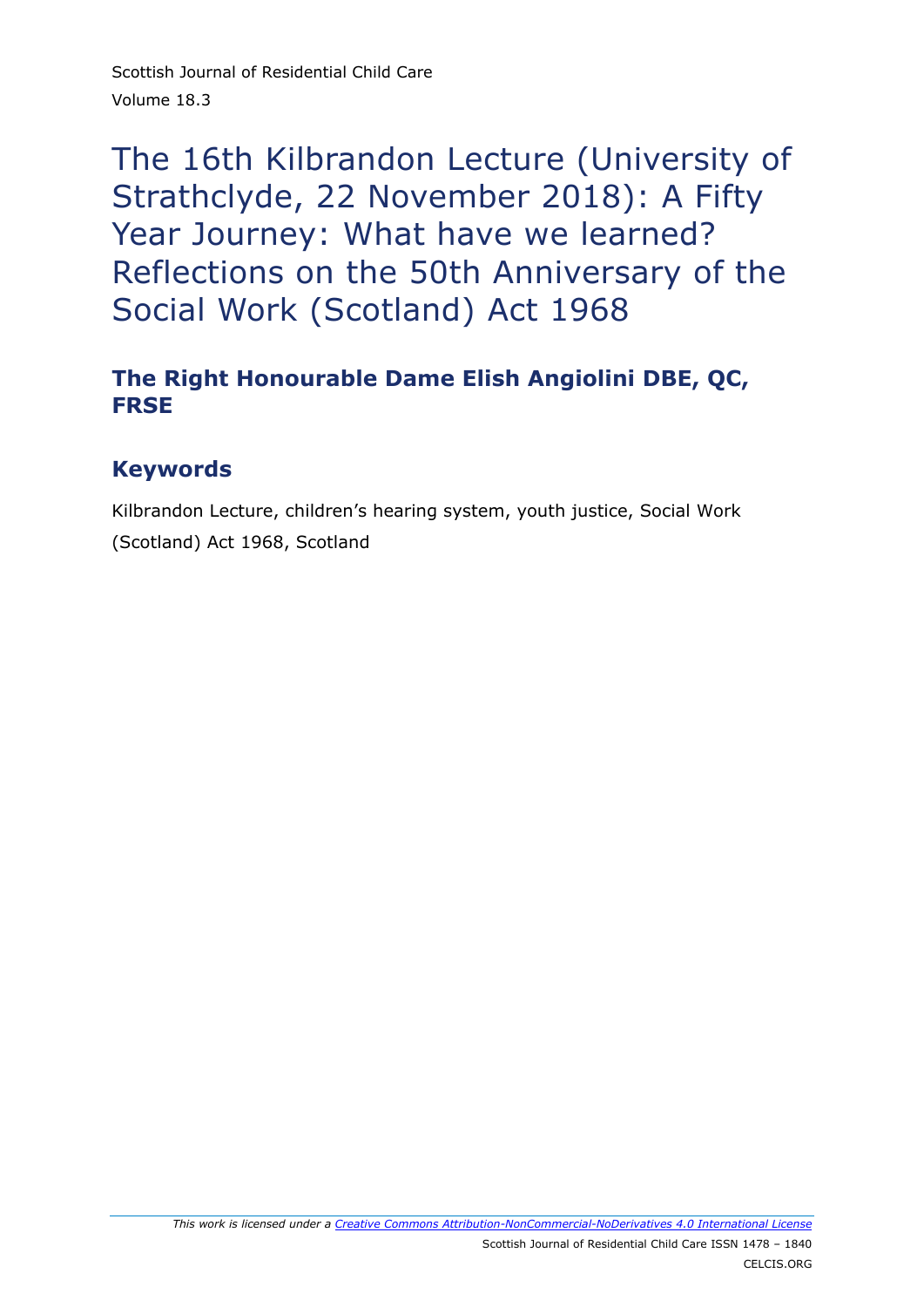Minister, honoured guests, ladies and gentlemen: it is an immense honour to be invited to deliver the Kilbrandon Lecture, particularly in this, the 50th anniversary year of the Social Work (Scotland) Act 1968. As many of you know, the statute was passed to promote social welfare, including the implementation of the crucial reforms on child justice and welfare recommended by Lord Kilbrandon's Committee. I speak with well-deserved trepidation, following many years of outstanding lectures from experts on the Children's Hearing System and child development and in an audience full to the brim with similar experts.

It is also a real pleasure to return to my alma mater. An infectious passion for the study of law and dedication to their students has left me with a profound debt of gratitude to the members of the Law Faculty of this great University.

Given this significant anniversary, may I also take this opportunity of thanking our social workers in Scotland who have worked in child care and with families over many decades, as well as those working with offenders and victims. Good news only rarely sells newspapers but bad news always does. Day in and out our social workers go where others fear to travel, doing brilliant work on our behalf. They are the front line in dealing with issues from which many of us had the luxury of distance to consider. I thank you all for your vocation, your dedication and incredible resilience. I will come to Reporters and panel members and their army of supporting volunteers in due course.

I am most certainly not an expert on the [Children's Hearing System](http://www.chscotland.gov.uk/) but as a Scottish prosecutor in various capacities over many years, I worked closely with Reporters, with child witnesses and with young offenders, some of the latter having sadly crossed over from that system to the criminal justice system. The guiding principles, ethos and operation of the Children's Hearing System have always been a source of inspiration and encouragement to me as I matured as a prosecutor, and indeed, as a human being (though the concepts are not, I hope, mutually exclusive).

The title of my lecture this evening poses a simple question, 'What have we learned?' This anniversary presents a further opportunity to consider how our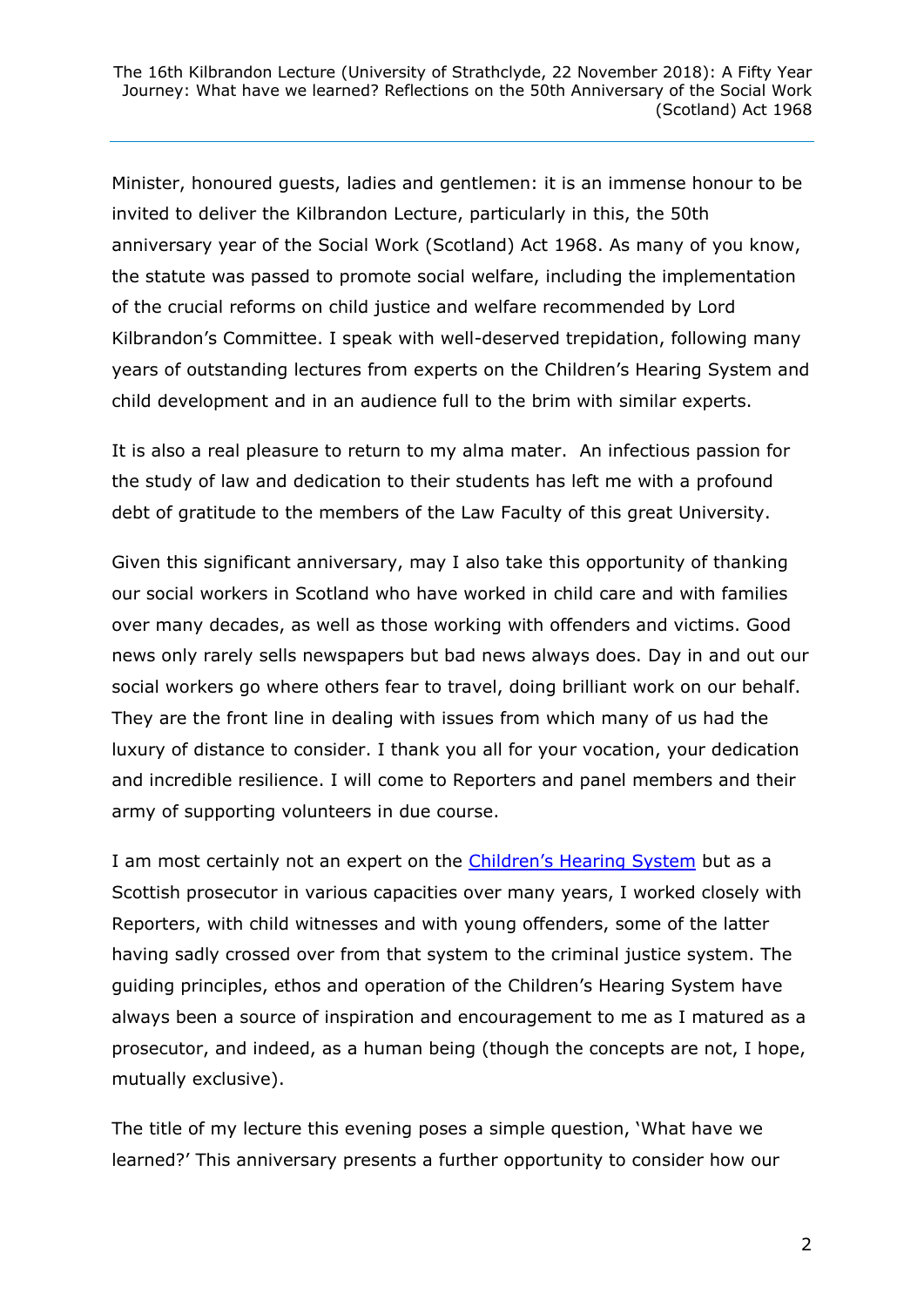approach to children in trouble has evolved over those years, along with our understanding of what is in the best interests of the child. The further adjustments brought about by human rights considerations and a greater recognition of what works in tackling children in trouble have also obliged us to accommodate different perspectives within the setting of the Hearing.

Moreover, the passage of those 50 years challenges us to ask why the insightful thinking and radicalism of Kilbrandon was not imported into the adult justice system with any alacrity. Why did that radicalism halt at the age of 16 or 18? The problem solving approach characterising the Children Hearing's System has been very slow to develop in the adult courts where we continue to imprison excessive numbers of offenders, despite the knowledge of its inefficacy in securing desistence and its exorbitant costs to society. While we have learned much, I conclude, in response to my question, that we have not yet learned enough.

Maya Angelou, the brilliant poet and writer who survived a hellish childhood once wrote: 'Do the best you can until you know better. Then, when you know better, do better' (popular attribution, no source).

Few could argue that in 1964 Lord Kilbrandon and the members of his committee not only did their best but in doing so created a visionary and insightful alternative to the then juvenile justice system; an alternative which thrives today, despite the passage of time, the rapid development of human rights jurisprudence and a social environment so radically different from the 1960s. In 1964 the Committee described its fundamental business as being about children in trouble. 'Trouble' was a condition exhibited by delinquent behaviour, being in need of care and protection, beyond parental control or involved in persistent truancy – or any combination of these.

The essence of the **Kilbrandon Report** has been described as proposing a philosophy of 'needs not deeds'. The Report emphasised that the distinction between offending by children and children in need of care and protection was of little or no substance when the child's family environment, social conditions and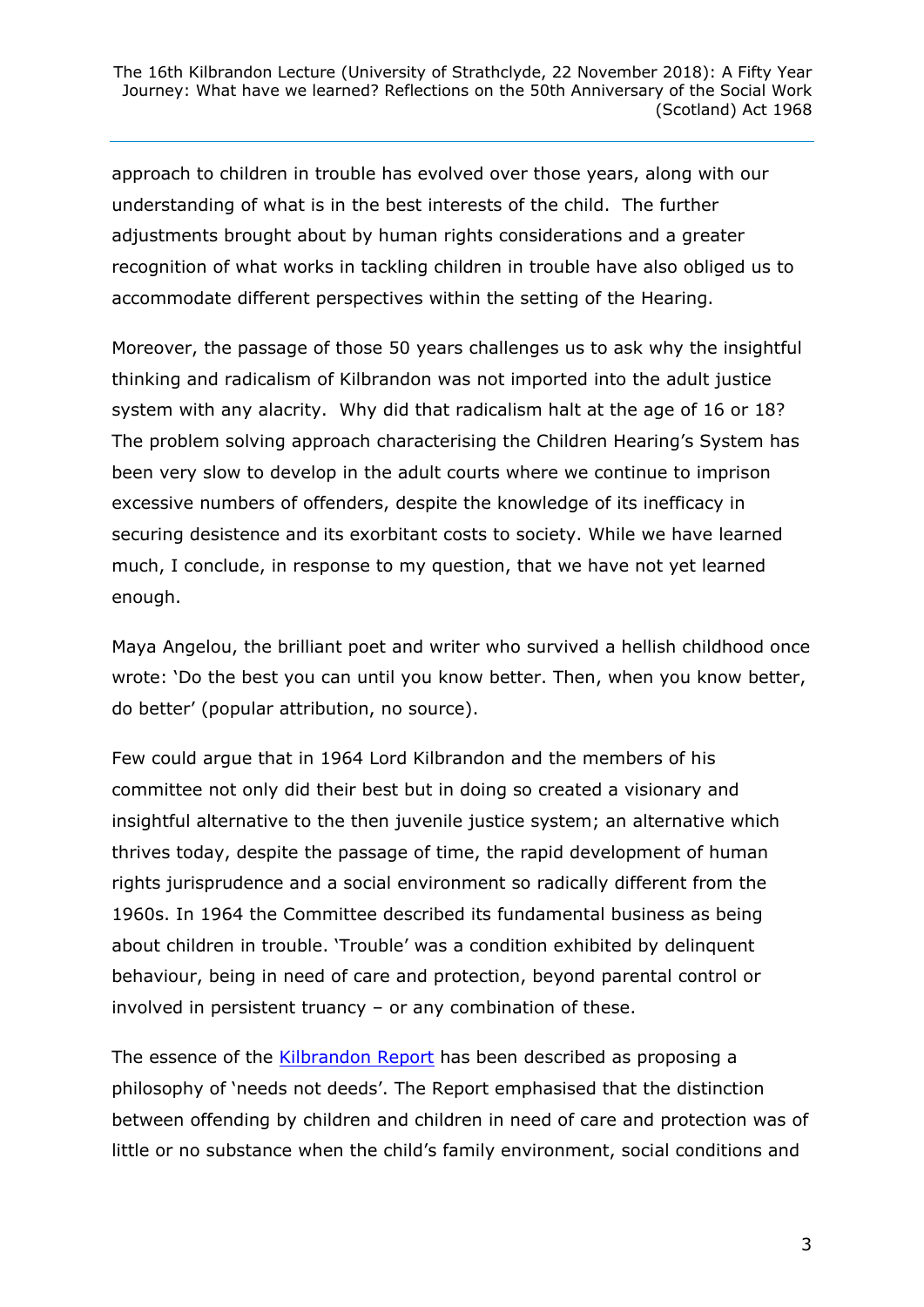needs were considered. The Committee determined that both aspects should be dealt with under the one system, explaining:

'If public concern must always be for the effective treatment of delinquency, the appropriate treatment measures in any individual case can be decided only on an informed assessment of the individual child's actual needs' (Para 12).

The Committee's report continues:

'in terms of the child's actual needs, the legal distinction between juvenile offenders and children in need of care and protection was, looking to the underlying realities, very often of little practical significance' (Para 13).

In what Lord Hope<sup>1</sup> was to describe at the occasion of the [Kilbrandon lecture](https://www.celcis.org/files/9314/3410/6379/2015_Vol_14_1_Hope_Remembering_Lord_Kilbrandon.pdf) in 2014 as: 'the genius of the Kilbrandon reform', the Committee followed a model already in place in some Scandinavian countries and described by Professor Bill Whyte as, one separating out the adjudication of the legal facts  $-$  requiring a professional judge — from the disposal of the case, in which criminal judges had no particular claim on expertise.

What came about was a juvenile justice system, founded on the principle of the welfare of the child and presided over by a lay tribunal. The decision to refer the matter to a Hearing and the presentation of the evidence supporting the referral was given to the Reporter, an independent official with the power to determine who should be referred to the Hearing for consideration of compulsory measures of care, or to be dealt with by more informal means.

# **First Encounters**

-

My first encounter with the notion of what became known as The Children's Panel occurred in 1973 when I was 12. My friend and I were in the habit of

<sup>1</sup> Lord David Hope gave the Kilbrandon Lecture in 2014.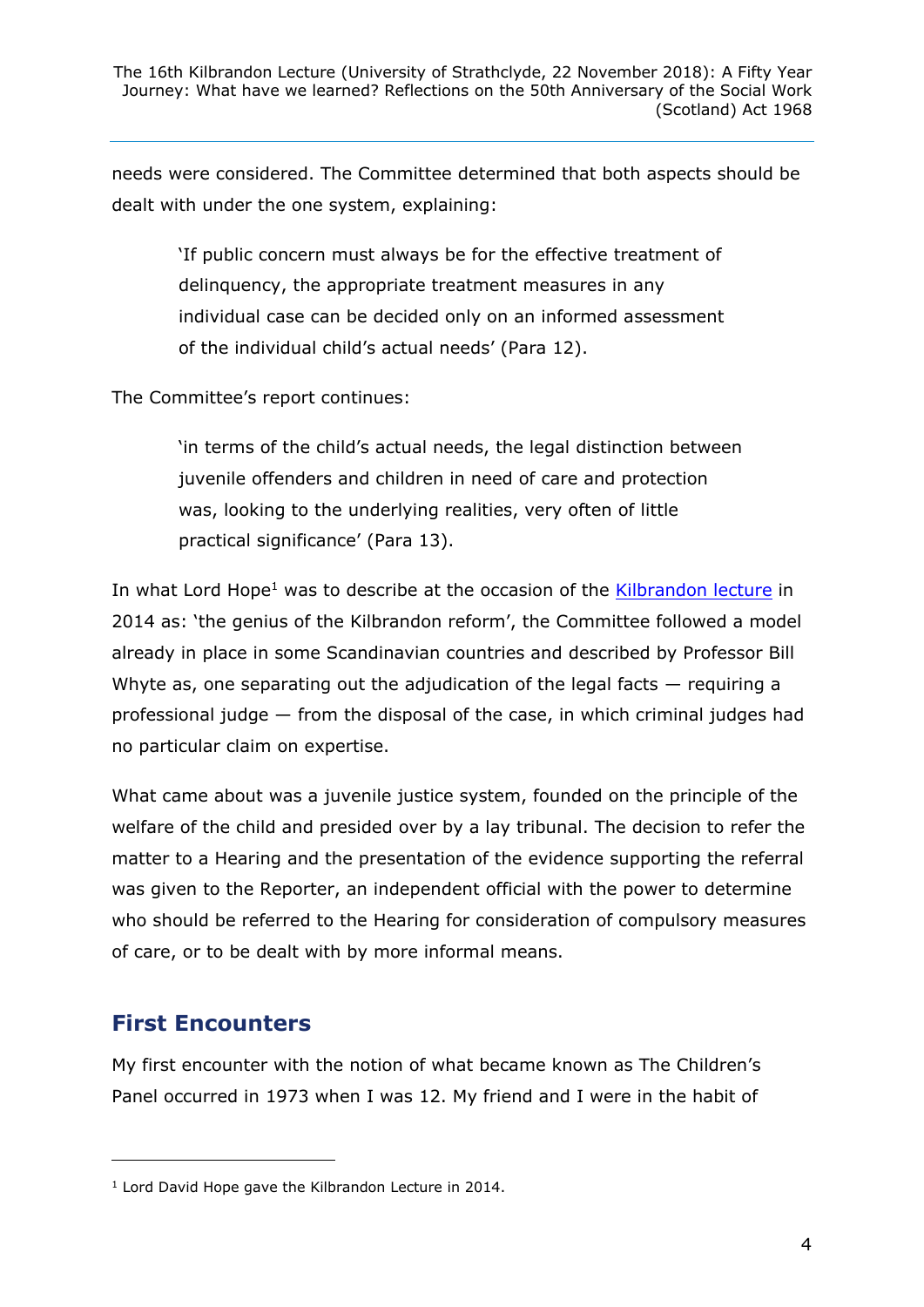climbing up and into a tall hedge in Brighton Place, where I lived in Glasgow. The hedge formed, ironically, the perimeter of the Govan Child Guidance Clinic and was divided by a gate. Both of us would sit, camouflaged and high up in the hedge on either side of the gate, as if keeping sentry, while we chatted and observed the world passing by below, making the occasional noise to disconcert passers-by. One evening a policeman walked by beneath us and caught us, perched up there in the hollows of the hedge. He took out his notebook to 'book' us as it was called and asked for our names because he said he might have to refer us to the 'Panel'. He was of course just scaring us but his use of the phrase, 'The Panel', seemed deeply sinister to me and I associated it with being sent to a List D school.<sup>2</sup> I accordingly provided him with a false name and address — and he duly pretended to write it down. This pastime was not my first encounter with the police, however, who used to chase us off when we pursued our other shady hobby of 'watching' football supporters' cars outside Ibrox Park for a small ransom.

My much closer encounter with the Panel came in 1984. I had just started my traineeship as a procurator fiscal with the Crown Office [\(COPFS](https://www.copfs.gov.uk/), Scotland's prosecution service) and in January 1984 was sent to spend three weeks with the late, great Alan Finlayson, a child law expert and senior lawyer, who became the very first Reporter to the Children's Panel and who was at that time the Reporter for Edinburgh. On my first day, it snowed very heavily and the pavements were sheets of ice. I had come from Glasgow dressed for the weather in a purple padded coat, purple woolly hat and red moon boots. Moon boots as most fashionistas know have no grip. As I approached the Reporter's Office I slipped and fell over three times within a distance of about 20 feet. I looked up and saw who I now know were Alan Finlayson and his wonderful colleague Malcolm Schaffer standing at the window holding their coffee mugs and looking very concerned, more so when they realized that this strange looking, walking duvet was inching her way towards their doorway.

-

<sup>&</sup>lt;sup>2</sup> A now redundant category of residential school.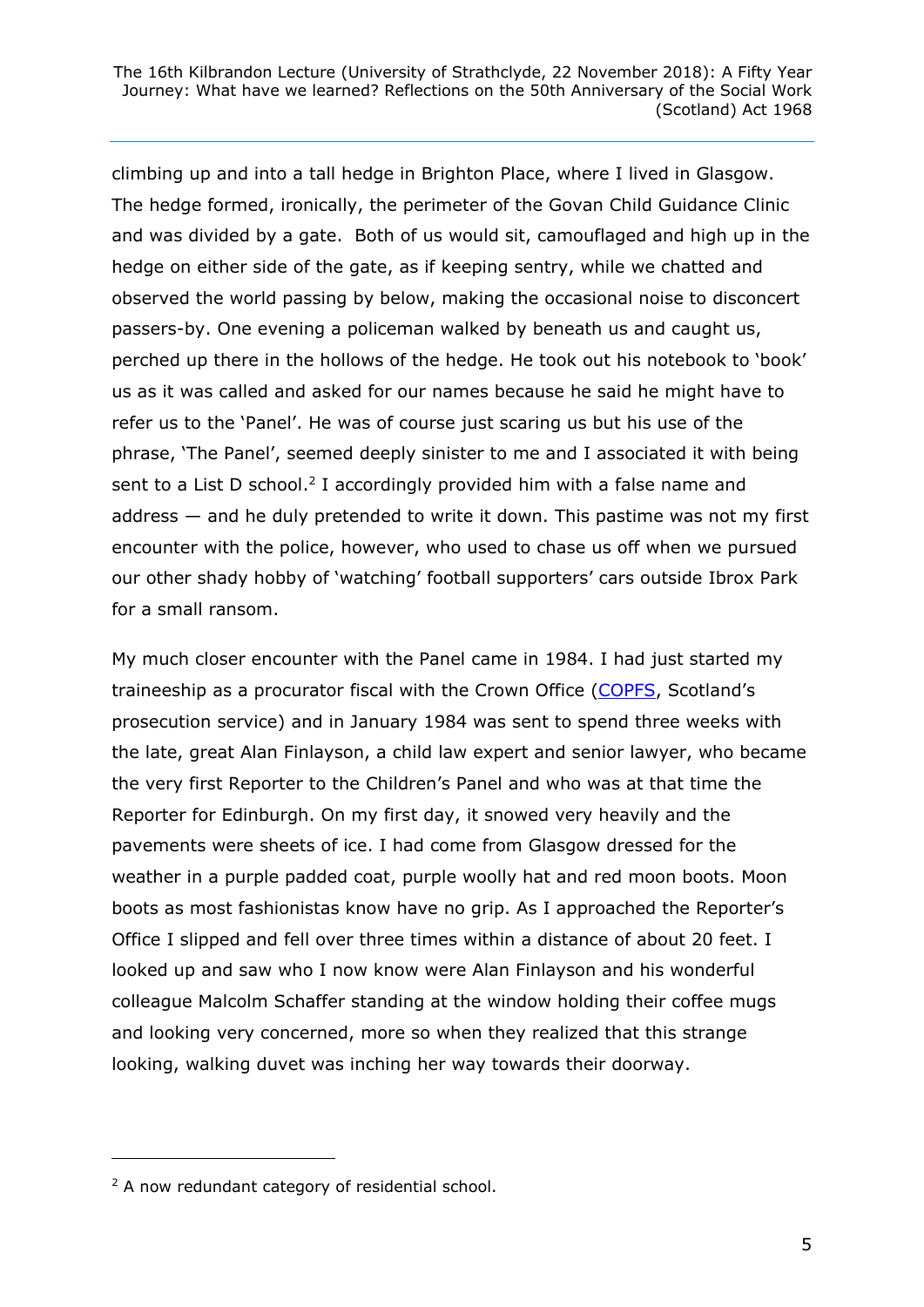Despite the inauspicious start, my time listening to these men and their colleagues and observing their work over the following three weeks had a profound influence on my entire career. Watching the hearings and absorbing in those weeks the sheer awfulness of the lives of the children referred to the hearings made it clear why poverty, violence, and the absence of reliable nurturing were such potent predictors of troubled behaviour in childhood and beyond. The compassion, expertise and pragmatism with which these two men, their staff, and the Panel members responded was remarkable. The notion of such a problem solving approach to justice in the adult courts was, however, still a long way off at this juncture.

But what I also observed during that visit was, that the children had no legal representation, that the proceedings were more formal than I had anticipated, with a large table separating the members of the Panel from the child, and that the Reporters were very clearly highly influential in the decisions made by the Panel. The whole atmosphere was very benign but the children were nonetheless tense. It did occur to me somewhere deep in my psyche then that, despite the benevolence, the children could do with an independent check on the assertion of what was in his or her best interests. The introduction of the role of independent Safeguarders in 1985 for circumstances where there existed a conflict between parents and the child came soon after my visit, with the role further extended to all children in the system in 1995.

### **Children in trouble**

The characteristics of the life of a child likely to enter the Hearing System over the years were described compellingly by Sir Harry Burns in his Kilbrandon [Lecture](https://www2.gov.scot/Resource/0040/00403544.pdf) in 2011 as those who had experienced multiple adversities in early life, he said,

'The way in which we nurture children, the way in which we bring children into the world, and the way we in which we look after them in the first years of life is absolutely critical to the creation of physical, mental and social health' (p. 3);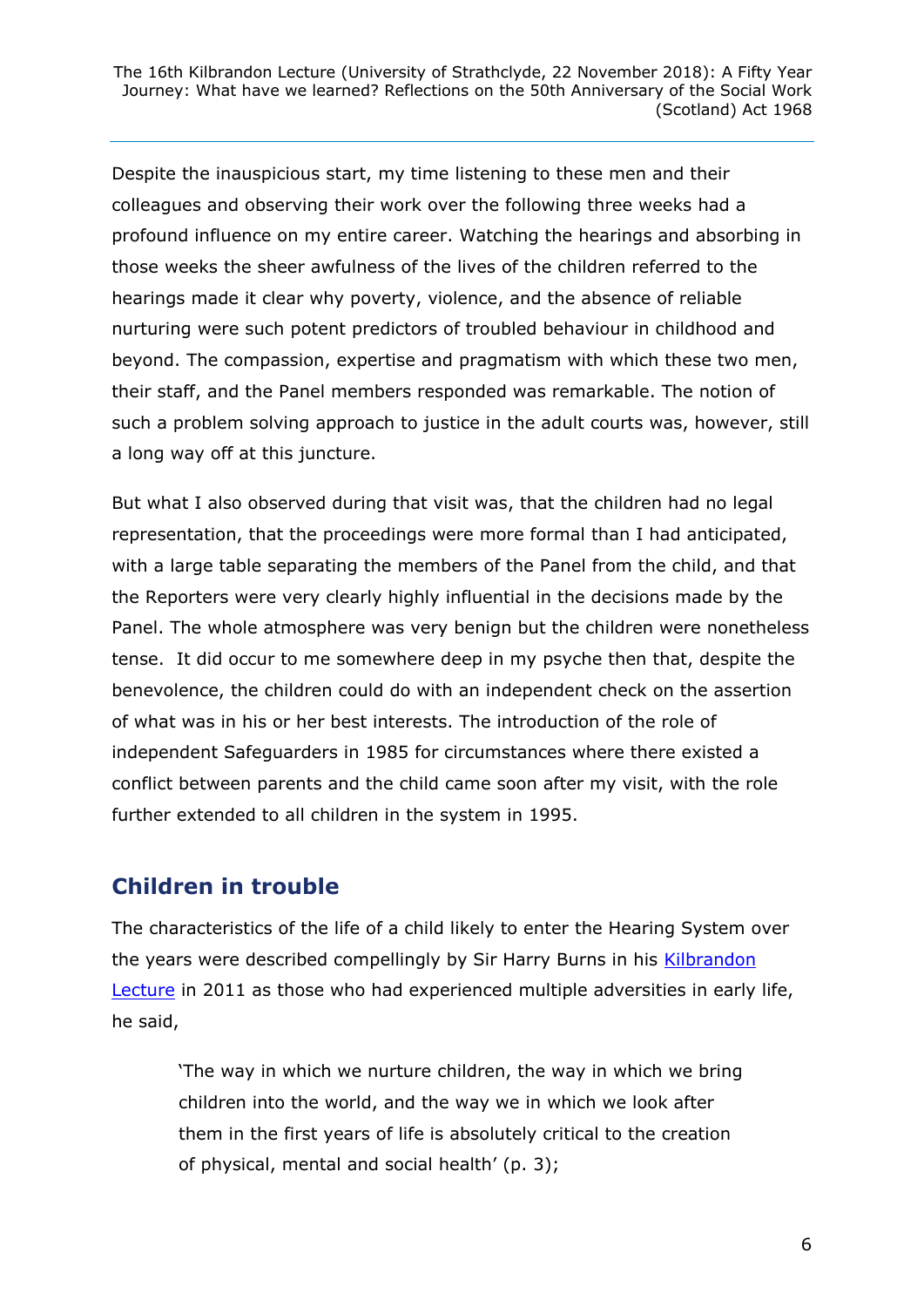#### He continued,

'Adverse events lead to subsequent poor behaviour in that child. The child is learning that he has no control and doesn't develop a sense of coherence. The stress response is such, that the brain growth pattern changes as a result…Unless we look after children properly, nurture them consistently, support them and their parents, who often don't know how to be parents, we will continue to reap the consequences in terms of criminality and poor health' (p. 25).

He was, of course, right and we have.

Darren McGarvey's brilliant but polemic work, *Poverty Safari*, about his early life in Glasgow provides a brutal glance into the disastrous environment that has been the childhood experience of thousands of citizens in this country. He wrote about the autonomic response of disassociation and the constant hyper-vigilance his body developed as default mechanisms because of the violence, and the sustained threat of violence, in his family home (McGarvey, 2017).

His description of his mother's reaction to his interruption of a drinks party she was hosting when he was five years old are all too familiar to me from my 27 years as a prosecutor. His book presents an eloquent portrayal of the hell experienced by children living in an unpredictable tinderbox when he wrote:

'she gave me a final warning to go back upstairs. I defied her. She held my gaze for a moment, before leaping out of her seat and charging into the kitchen. She pulled the cutlery drawer open, reached in and pulled out a long, serrated breadknife. Then she turned round and began pursuing me… I scrambled up the stairs as fast as I could but she was closing the distance between us. With nowhere to hide I ran into my bedroom slamming the door behind me, but it just seemed to bounce off her as she came charging through, clutching the knife… now I was trapped in my room, pinned against a wall with a knife to my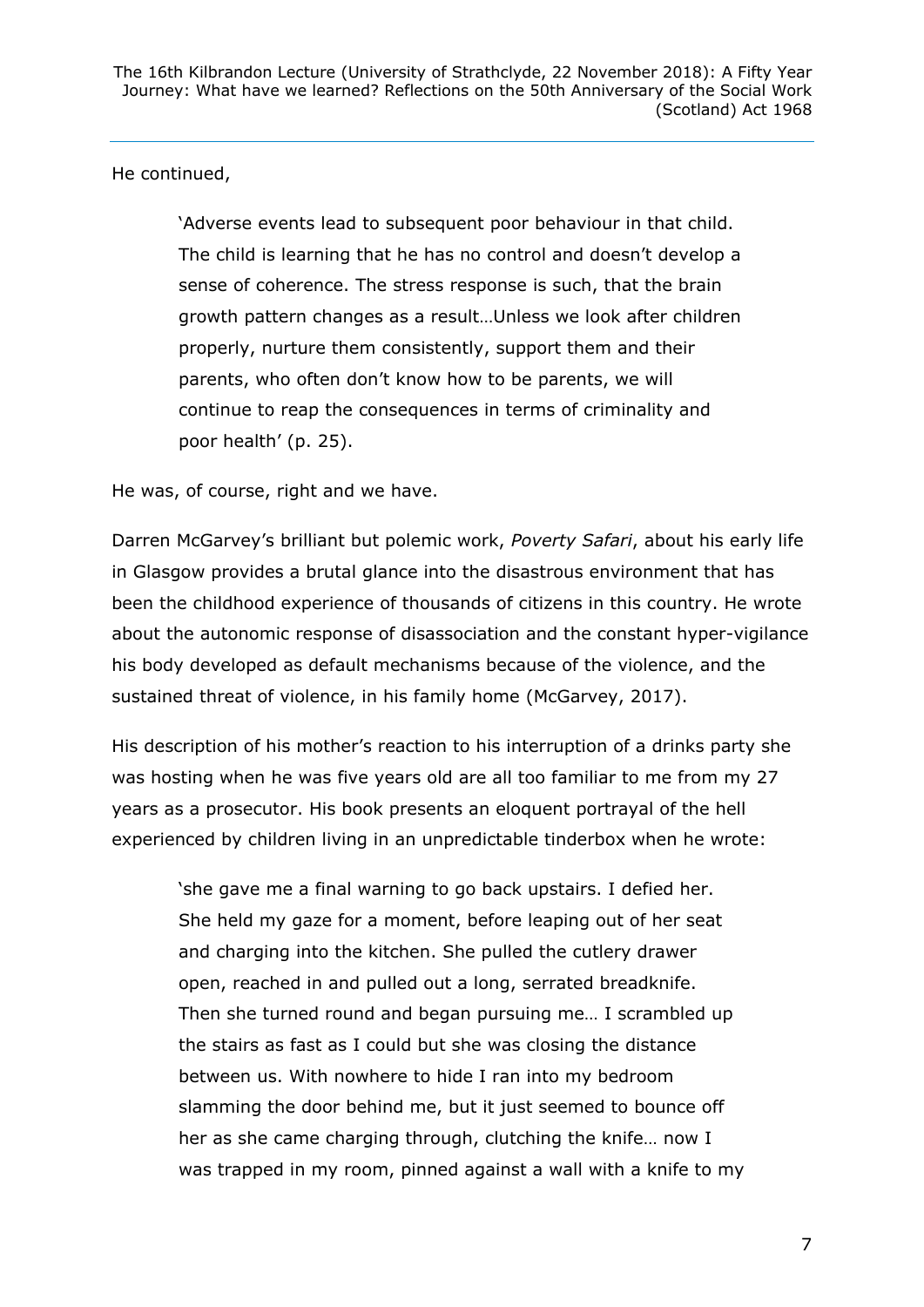throat. I don't remember what she said but I do remember the hate in her eyes' (pp. 12-13).

Some years later he reflected on his alcoholic mother's own difficulties and explained how she had also suffered a violent childhood.

Although the consequences of violence for children may vary according to its nature and severity, its impact can be profound. The 2006 [United Nations Study](https://www.ohchr.org/EN/HRBodies/CRC/Study/Pages/StudyViolenceChildren.aspx)  [on Violence against Children](https://www.ohchr.org/EN/HRBodies/CRC/Study/Pages/StudyViolenceChildren.aspx) found that:

'Violence may result in greater susceptibility to lifelong social, emotional, and cognitive impairments and to health-risk behaviours, such as substance abuse and early initiation of sexual behaviour. Related mental health and social problems include anxiety and depressive disorders, hallucinations, impaired work performance, memory disturbances, as well as aggressive behaviour. Early exposure to violence is associated with later lung, heart and liver disease, sexually transmitted diseases and foetal death during pregnancy, as well as later intimate partner violence and suicide attempts'.

The late Professor Fred Stone, who delivered the 1995 [Kilbrandon Lecture,](https://www2.gov.scot/Resource/0040/00403536.pdf) a member of the Kilbrandon Committee, confirmed that the complexity of the challenge of the behaviours exhibited by severely disturbed children was not underestimated by the Committee in its deliberations in 1964 and there subsequently developed a realism that where such problems exist, 'children do not simply "grow out of them"' (p. 8). Part of the reason for the persistence of such behaviours was explained by Professor Stone as:

'because [such] children act in ways that create environmental stress which puts them at further risk.'

What was recognised in 1964 therefore was the critical need for early recognition of the severity of the problems faced by so many troubled children and of early intervention directed at the wellbeing of the child. What was less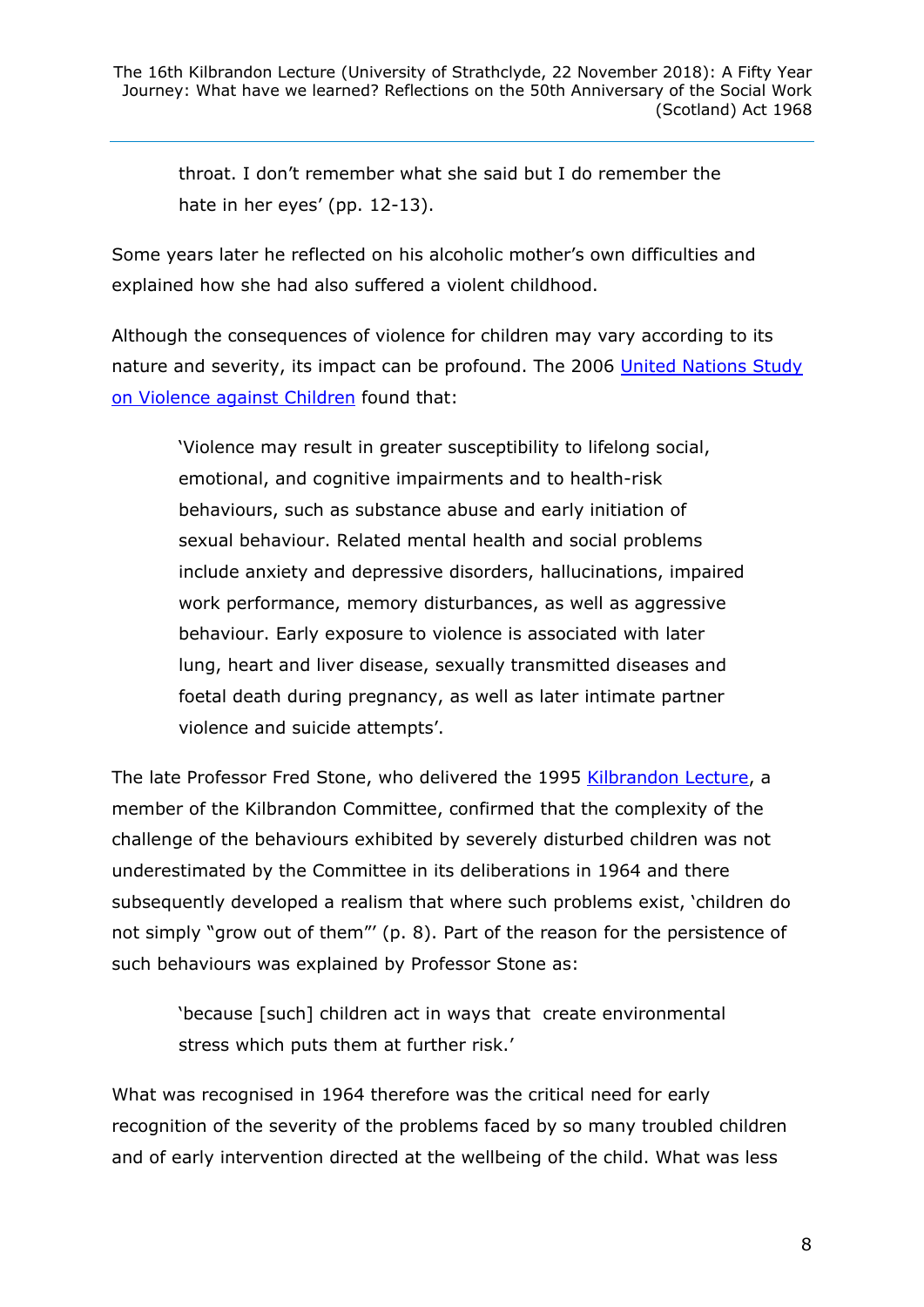obvious and less understood or recognised for many more years was the horrendous extent of the less patent but deeply damaging sexual abuse of children, both in their family environment and, tragically, in some of the very institutions to which they were sent to address their recognized vulnerability to chronic abusive behaviours. As Lord Hope (2015) observed about the Report, in a previous **Kilbrandon Lecture**: 'The phenomenon of child abuse was not mentioned. There must have been a lot of it going on, but it still lay under the surface — unobserved, not talked about' (p. 2). Sadly, we have learned a great deal since. (In the early 1980s the word 'grooming' had not yet entered our prosecutorial vocabulary).

### **Profile of cases**

Despite the explicit recognition of some of the underlying realities of troubled behaviour in the Kilbrandon Report, the dominant profile of cases referred to the Hearings for a substantial number of years arose from offending by older children and young people. This emphasis was unsurprising in the early years given the considerable concern about youth delinquency in the early 1960s and the criminal behaviours that had been the main catalyst for the Report. There therefore followed a dramatic and massive surge of such offenders from the criminal justice system into the hearings. List D schools were a regular destination for some children. Nina Vaswani and colleagues describe the approaches in these schools as harsh regimes — the norm in the 1970s (Vaswani, Lightowler and Dyer, 2018). Malcolm Schaffer has explained however that over the years the type of referral changed to reflect growing concerns about younger children at risk and that,

'…more regulation and control has been placed on residential child care placements, especially concerning the use of secure accommodation, and far greater use has been made of foster and kinship care' (Schaffer in Vaswani, Lightowler and Dyer, 2018, p. 11).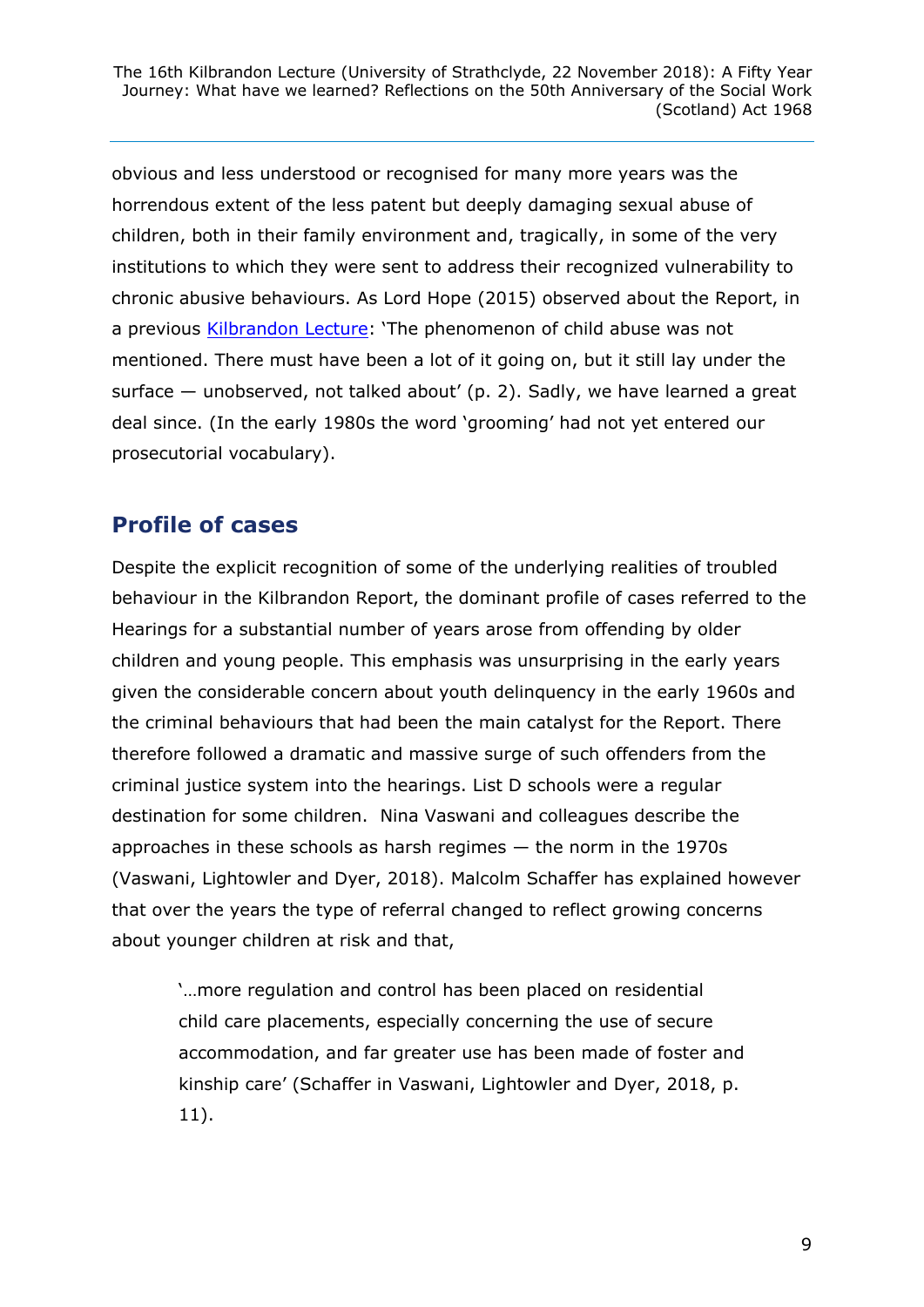As a young Procurator Fiscal in Airdrie in the 1980s I used to meet Reporters to discuss older children and young offenders under 18 who had been the subject of joint reports from the police to the Procurator Fiscal and the Reporter. The meetings formed the basis of often vexed discussions as to whether such children should be retained in the Children's Hearings system or considered for prosecution. It was clear then that many of these teenagers had several previous referrals to the Reporter on offence and care and protection grounds and that the Reporters felt that the range of disposals available to the Hearings could not adequately address this older group of hardened, gallus<sup>3</sup> but vulnerable children. They felt that the Panel was not well placed to deal with this older group and that there was a pressing need for more creative and effective disposals that could deal with their complex needs and behaviours.

The reality at that time was that entry into the adult system was even less likely to produce outcomes that could tackle offending behaviour; behaviour which was often by this stage already ingrained in their lifestyle and in respect of which there existed a paucity of well researched, nationwide and effective alternatives to prosecution. This absence of alternatives meant that there was little available to inhibit their almost inevitable and futile progress towards imprisonment.

The need for diversion from prosecution is still uppermost in the mind of the prosecutor and over the years much more use of diversion has become possible but there is still a need to make significantly more effective programmes and resources available to the Crown and the Hearing System to prevent these young people entering jail. As the Solicitor General, Alison Di Rollo QC, observed at a recent conference: 'prosecutors are fully aware of the devastating consequences of prosecuting a child and are fully alive to their responsibilities' (2018).

While Vaswani et al. (2018) note the absence of reliable data over many years, they confirm that youth crime remained fairly steady in the decade between 1977 and 1988. There was then a sharp rise in youth crime and in non-offence

-

<sup>3</sup> *Scots*: self-confident, daring, cheeky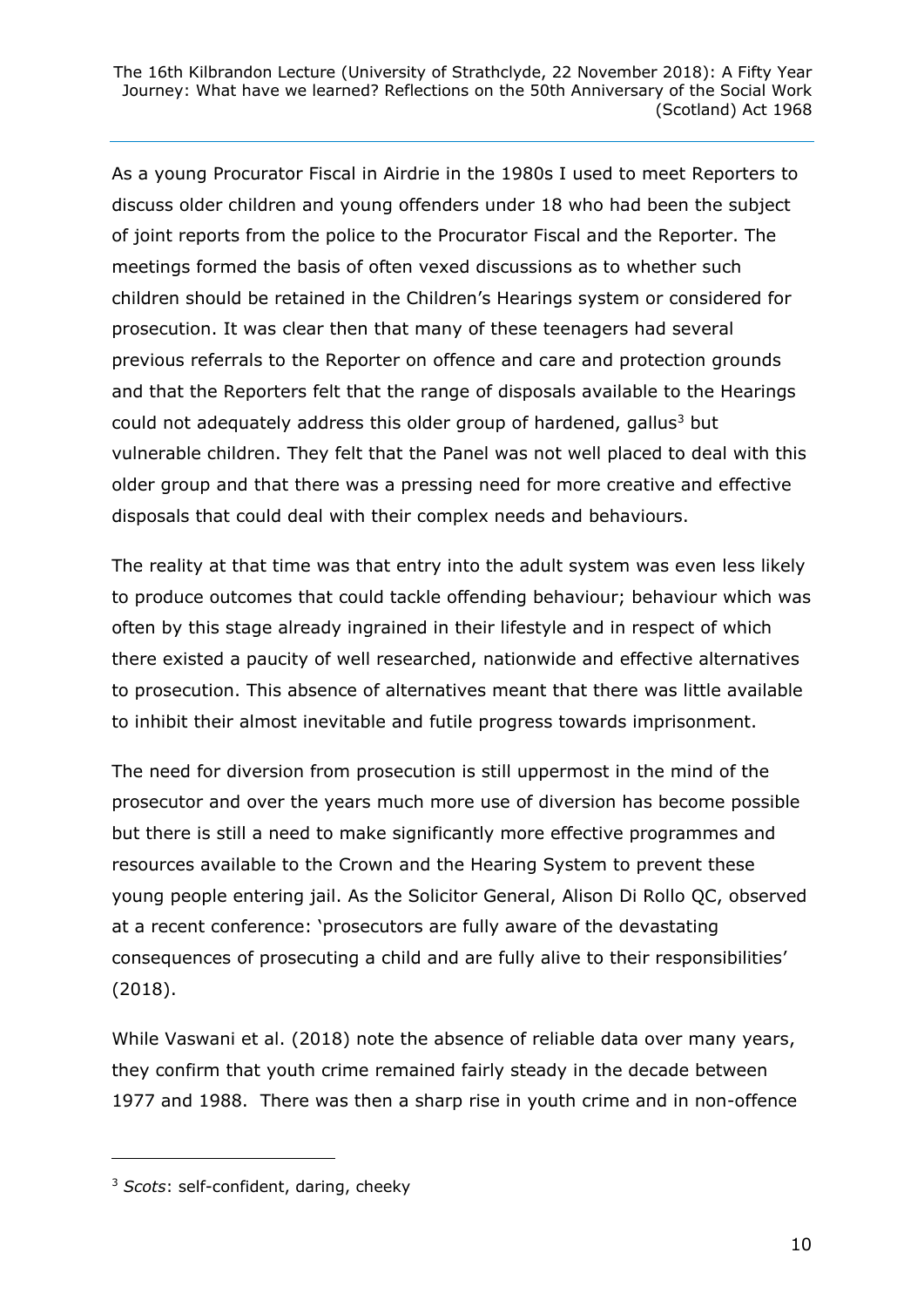referrals with numbers peaking in 2006, (the numbers swollen by the many children referred by police because of domestic violence in the household). In 1972 the number of children and young people referred to a Children's Hearing was 17,950. In 2017/18 that figure has fallen to 13,240 or by 38.6%, (figures produced by the Scottis[h Children's Reporter Administration](https://www.scra.gov.uk/)).

Most significantly, of those 13,240, 11,268 were non-offence referrals. In fact, 84% of the children and young people subject to a Compulsory Supervision Order as at March of this year (2018) have only ever been referred on care and protection grounds. This of course is almost a complete reversal of the profile of cases dealt with in the early years.

This sea change has been attributed to the growing expertise of all those in the system about the impact of family and home environment on the lives of children. That knowledge of the damage created for children who are the subject of, or living with, domestic violence or sexual abuse, alcohol and/or drug abuse or psychological harm has become much wider in our communities as has the impact of a childhood starved of reliable love and affection. The effect of the extent of that growth in understanding was noted by Malcolm Schaffer as resulting in 8527 children aged under four being referred to the Reporter in 2013 compared to 478 in 1976.

The dramatic reduction in the number of offence related referrals by children is also mirrored in a similarly steep reduction in recorded crime in Scotland in 2017-18 to 244,544 crimes, the second lowest level since 1974 according to [National Statistics](https://news.gov.scot/news/recorded-crime-in-scotland-2017-18) (Scottish Government, 25<sup>th</sup> September 2018).

The introduction of a brilliant new child strategy in 2007 known as [GIRFEC](https://www.gov.scot/policies/girfec/) or Getting it right for every Child, has encouraged much greater inter-agency identification of cases requiring referral and early intervention and of those that can be diverted from formal measures. Schaffer attributes the dramatic changes in referral rates to the success of this whole system approach, an approach he considers could have been achieved many decades earlier if the Kilbrandon recommendations on integration in social education departments of the functions of child and family social work with those of education departments had been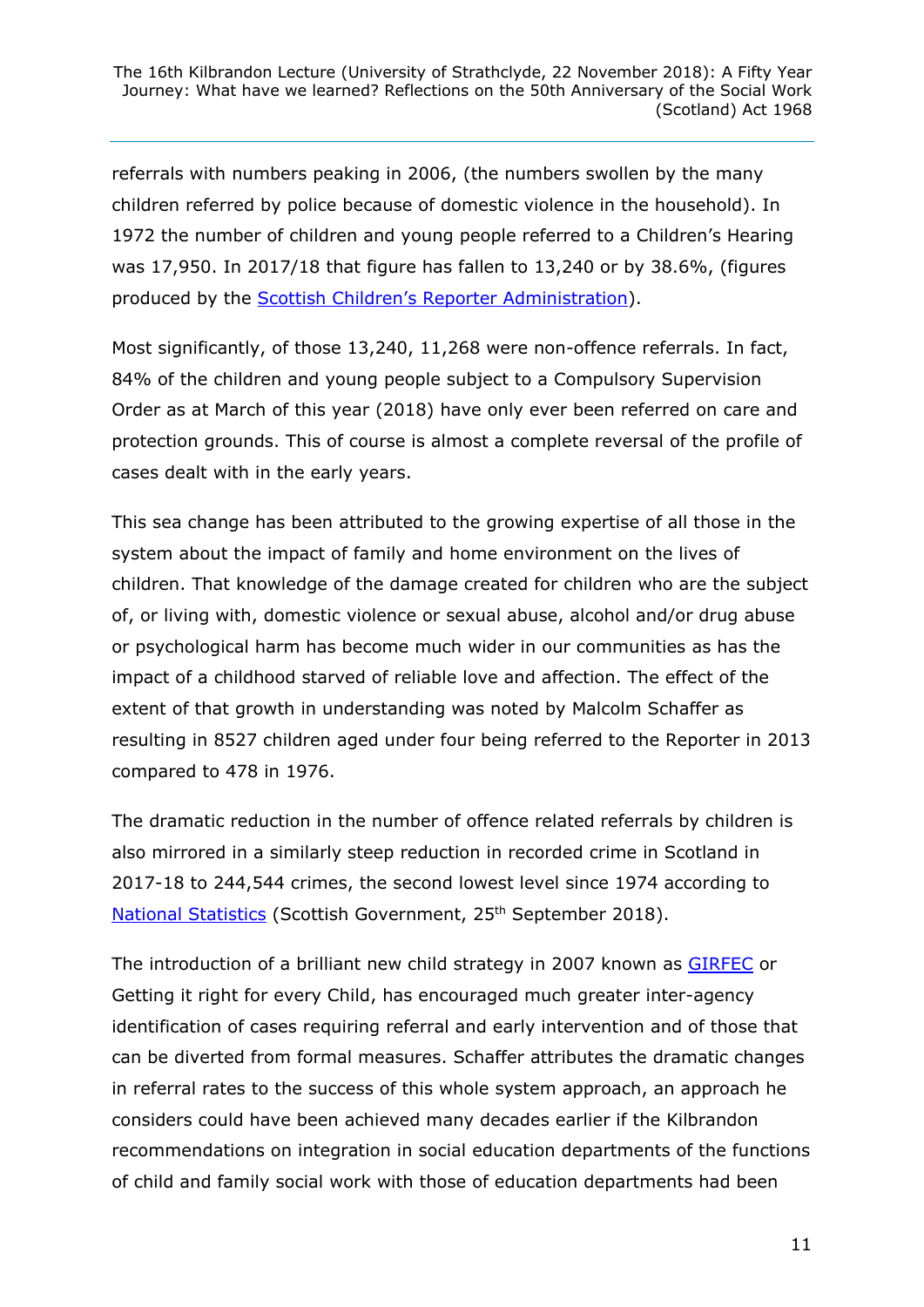implemented. The resources to maintain the success of this initiative will also be crucial if we are not to burn out those taking it forward.

So while those in the system have been able to put in place practices allowing long standing knowledge about early intervention, prevention and inclusion to prevail, what we have also learned is the need for much better integration of those with relevant functions if existing expertise is to be put to better effect for every child. What seems eminently sensible, indeed, obvious, should not have taken so long to come about. Hard questions need to be asked about why it took us so long to learn, given Lord Kilbrandon's exhortation for the need for integration in his Report in 1964.

#### **Changing legal framework**

-

Over the years we have also had to develop a far greater understanding of why the child's right to participate in the Hearing involves more than the appointment of a Safeguarder. While a challenge to the grounds of referral brings with it the full rights to legal representation before the Sheriff<sup>4</sup>), the decisions made by the Hearing can also clearly have a profound impact on Convention and other rights of the child.

Although the Kilbrandon Report envisaged the child as an active participant in the hearing, the paternalistic approach as to how the child could exercise that right effectively meant that those rights were given less emphasis than we now know to be necessary. The decision of the European Court of Human Rights in McMichael v UK [1995] 20 EHRR 266 dealt with the right of access to all papers considered by the Hearing for those of relevant person status, followed in 2001 by children having the same right depending on age and maturity. For many years only those children who could pay for a lawyer had legal representation. The development of knowledge of the rights flowing from the European

<sup>&</sup>lt;sup>4</sup> That is, the judge presiding over the Sheriff Court in Scotland, the principal local civil and criminal court dealing with all cases except the most serious which are head in the High Court of Justiciary.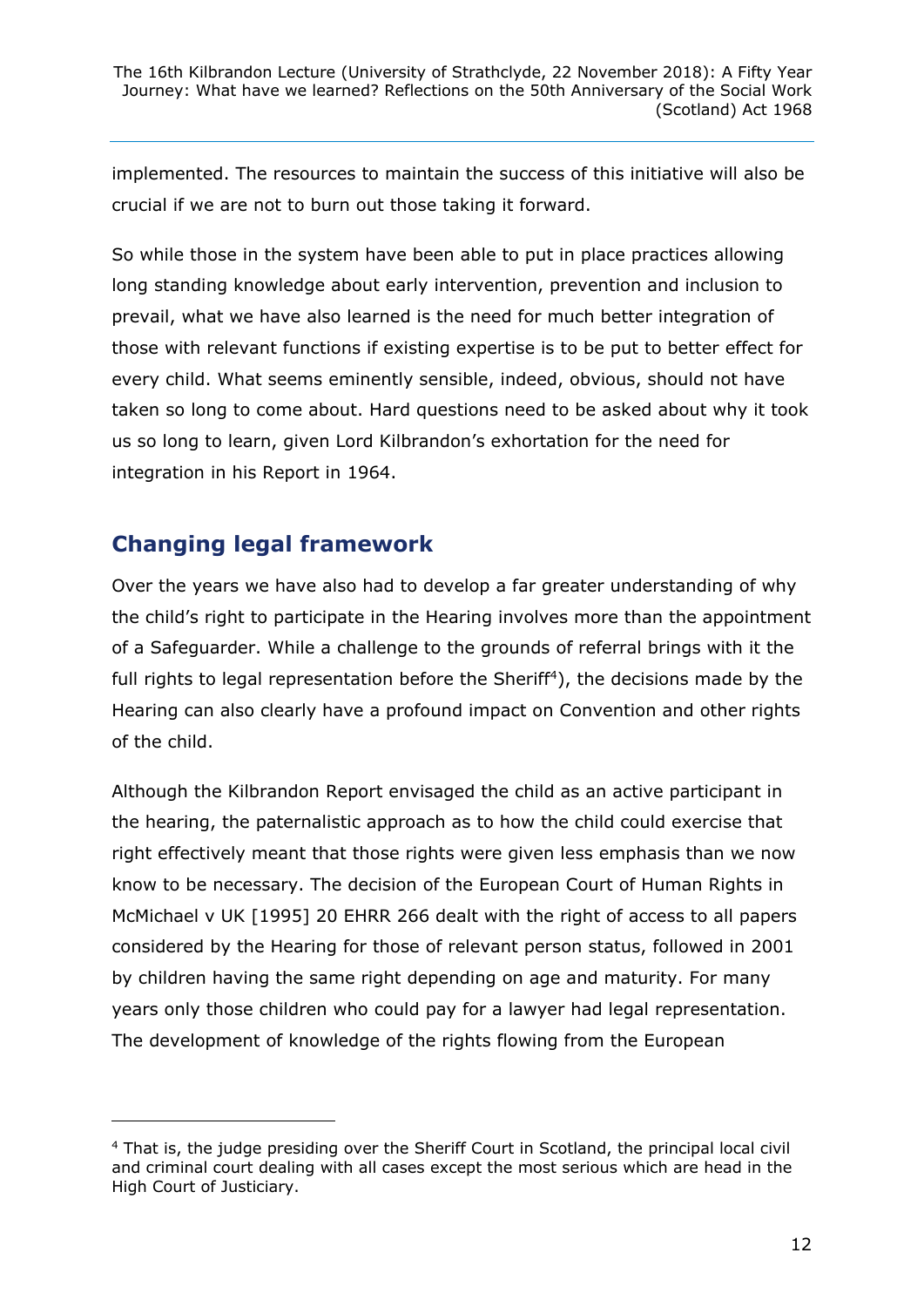Convention on Human Rights has also brought with it a wider range of grounds of appeal to the Sheriff for both the child and relevant persons in the child's life.

The fundamental issue of who is deserving of the special legal status of relevant person has also altered the prism through which the nature of the hearing must be perceived. The case of Principal Reporter v K [2011] SC (UKSC) 91 determined that the Panel must deem a person to be a relevant person if the individual has or recently had, a significant involvement in the upbringing of the child. The very recent unreported case of ABC v Principal Reporter and Others [2018] CSOH deals with the collateral rights of siblings as a relevant person, while the recent unreported decision of Sheriff Reid at Glasgow in G and L upheld an appeal against the Hearing's decision to exclude a relevant person's legal representative while the child spoke to Panel members on their own, the reasoning stated by the Panel being inadequate to justify the exclusion.

The march of lawyers into the Hearings system has been feared by many as heralding an end to the welfare based inquisitorial approach of the Children's Hearings with the substitution of the aggressive and regimented approach sometimes used to characterise adversarial proceedings. Certainly, the significant increase in the numbers of appeals against findings by the Panel might be interpreted in that way with increases in appeals from 19 in 1976 to over 900 in 2014 but as Schaffer notes, the number of appeals in relation to the total number of decisions is still insignificant out of a total of 32,000 hearings in the year. These cases nonetheless illustrate the existence of significant challenge for the system in how it seeks to balance the child-centred welfare approach in which the hearings are grounded, and a rights-based model which protects all participants rights and interests, but edges hearings towards a more legalistic focus.

I believe the system has nothing to fear provided our Panels are adequately trained and supported and that solicitors practicing in this sensitive and critical area of law are competent to do so. This means a very much more nuanced and expert approach to their role than applies in general court practice. The 'cross' in cross examination has never referred to being angry but the aggression and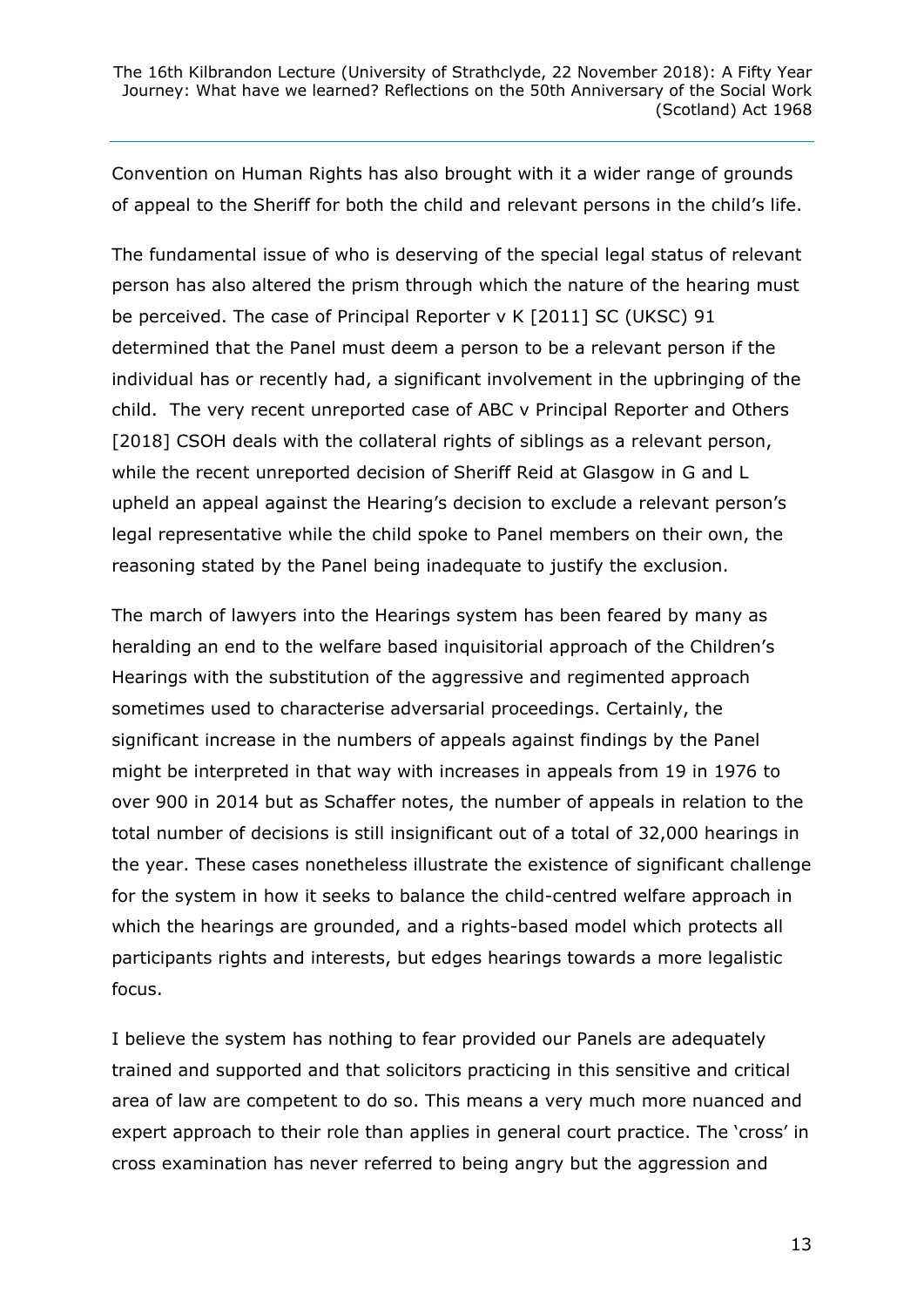sarcasm of some forms of grandstanding advocacy has no place in this context. The need to develop a specialism in representation and advocacy for both children and relevant persons is crucial and I am delighted the Scottish Legal Aid Board has moved on this through the excellent [CELCIS study](https://www.celcis.org/files/8514/7576/7298/CELCIS-The_role_of_the_solicitor_in_the_Childrens_Hearing_System_-_2016.pdf) on the Role of the Solicitor at Hearings (2016) and in the Board's subsequent publication of the Code of Practice in relation to Children's Legal Assistance Cases. The Code requires evidence of competence in understanding child development and the principles of communicating with children. While this is a welcome development, I believe the Code needs to go further to require an understanding of abusive behaviours affecting children from outwith and within families. A fundamental understanding of the impact and the range of behavioural responses to the different forms of abuse on children, their siblings, and the non–abusive parent is also critical.

The establishment of the CHIP (Children's Hearings Improvement Partnership) to seek continuous improvement in the conduct and practice of participants in the Hearings is a very positive development and it has in turn set up a short term working group (known, I believe, as CHIPLET!) to identify the essential areas of knowledge that solicitors require in order to engage constructively in the Children's Hearings System.

Membership includes a mix of representatives drawn from the Scottish Child Law Centre, Scottish Legal Aid Board, CELCIS, private practice, Children's Hearings Scotland, the Law Society, the Adoption and Fostering Alliance, Clan Childlaw, Scottish Children's Reporter Administration and social work. The CHIP is also undertaking some development work focusing on the role and conduct of solicitors at hearings with a view to making best use of their contribution but also to modify the adversarial approach with which they have become accustomed over many years.

Concerns have also been expressed about the perception of the increasing complexity of the Children Hearing's system. Ruth Woods and colleagues Henderson, Kurlus, Proudfoot, Hobbs and Lamb (2018) describing claims of complexity as 'almost a mantra' explained that: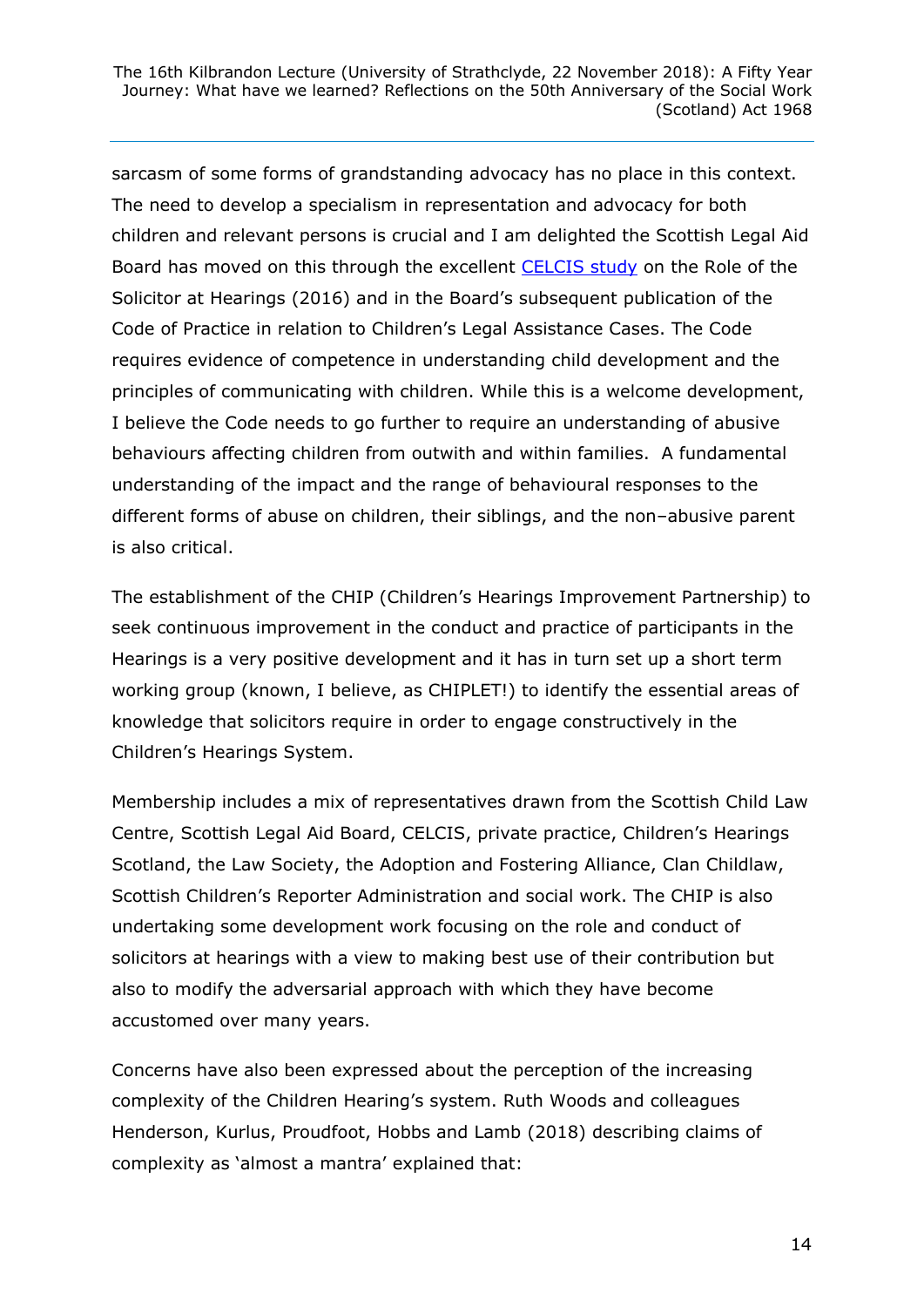'This increased complexity in child protection has implications for all those working within the Hearings System, especially for the training of Children's Panel Members and professionals, and in their decision making to protect vulnerable children. Importantly, it has implications for those families who find themselves involved in an increasingly complex legal system…Moreover, there are suggestions that complexity in child protection and families' lives is growing over time, as a result of changes in levels of social inequality, drug and alcohol use, family fragmentation, professional practice, thresholds for entering care, and legislation' (pp. 6-7).

Whether that complexity suggests the need for an assessor to support the Panels must be a live issue but it would be a tragedy if we were to lose the community's major contribution to the care and protection of our children because of the need to compose increasingly complex articulations of the basis of their decisions.

It is clear therefore that much has been learned in the context of the Children's Hearing system over the last 50 years but there are many challenges for our learning and creativity still ahead. It is a system that is continuing to mature and develop as its collective knowledge, refined practices and enhanced appreciation of the rights, as well as the interests, of its participants prevail. The development of more effective informal approaches with children who, otherwise, appear destined to arrive at the Hearings system also signals a more creative and proactive recognition of not just early intervention but intervention that works.

### **A Kilbrandon for the adult justice system?**

The adult system of criminal justice has, in contrast, proved more resilient to the need for a very fundamental review of our responsiveness to what truly has the propensity to change the complex sets of behaviours we see in courts throughout the country for the better. The huge prison population in Scotland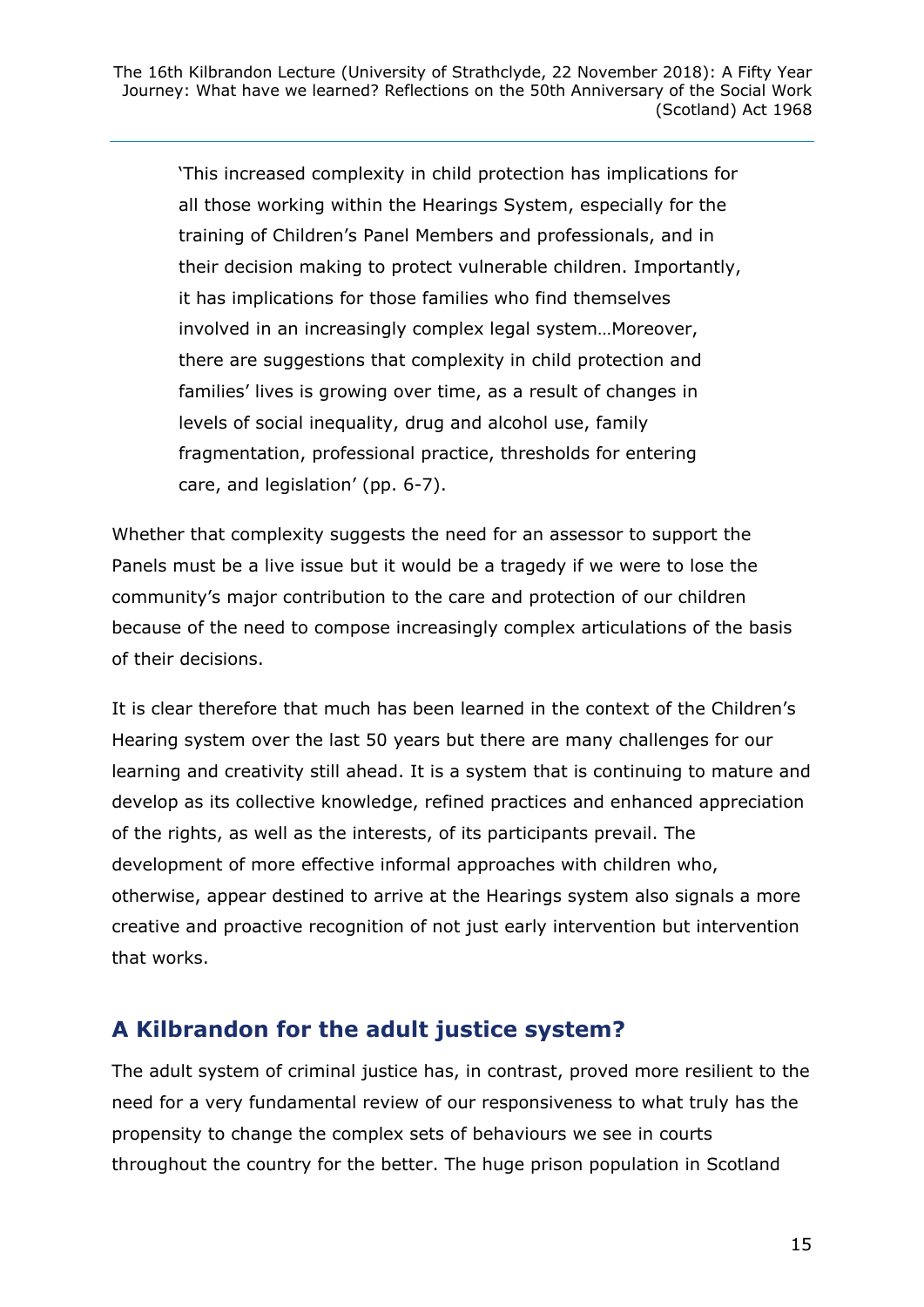serving very expensive short term sentences still persists despite the evidence of the inefficacy of imprisonment in tackling their criminal behaviours and the underlying mental health problems, addictions and lifestyles of so many. The [Report](https://www.parliament.scot/parliamentarybusiness/CurrentCommittees/70346.aspx) of the Commission on Women Offenders which I chaired in 2011 along with Sheriff Danny Scullion and Dr Linda de Caesteker found that many women in Cornton Vale prison came from generations of abusive and offending families and continued to exhibit the same behavioural problems and mental health problems as their parents. Many of these women were also mothers themselves.

We emphasised among much else the need for a comprehensive programme of problem solving community courts across the country. That need still persists along with a corresponding need for a robust programme of community based sentences to give our judges the resources and confidence to desert the well worn but ineffective patterns of short term sentences of imprisonment. While the Aberdeen Community Court pilot, and the presence of other problem solving courts across Scotland is encouraging, the progress towards a large scale transformation of the nature of the sentencing work of Sheriffs has moved very slowly.

If problem solving justice is to replace short terms of imprisonment with community-based alternatives this also needs an infrastructure and resources as comprehensive and nationwide as our police, prosecution and prison services with sentencing options that research shows can reduce recidivism. While our Children's hearing system is a remarkable demonstration of a bold pioneering propensity, have we proved 'too feart' (*Scots:* too frightened) to move forward from the comfortable practices of imprisonment to disposals that ask much more from all of us, including the accused? The forthcoming introduction in Scotland of a statutory presumption against prison sentences of less than one year can only work well if the sentencing options are more effective and the outcomes thoroughly researched.

It also requires lawyers and judges to acquire ever more understanding of what has the propensity to change human behaviour and an expert understanding of human behaviour itself; this can no longer remain in the sole domain of experts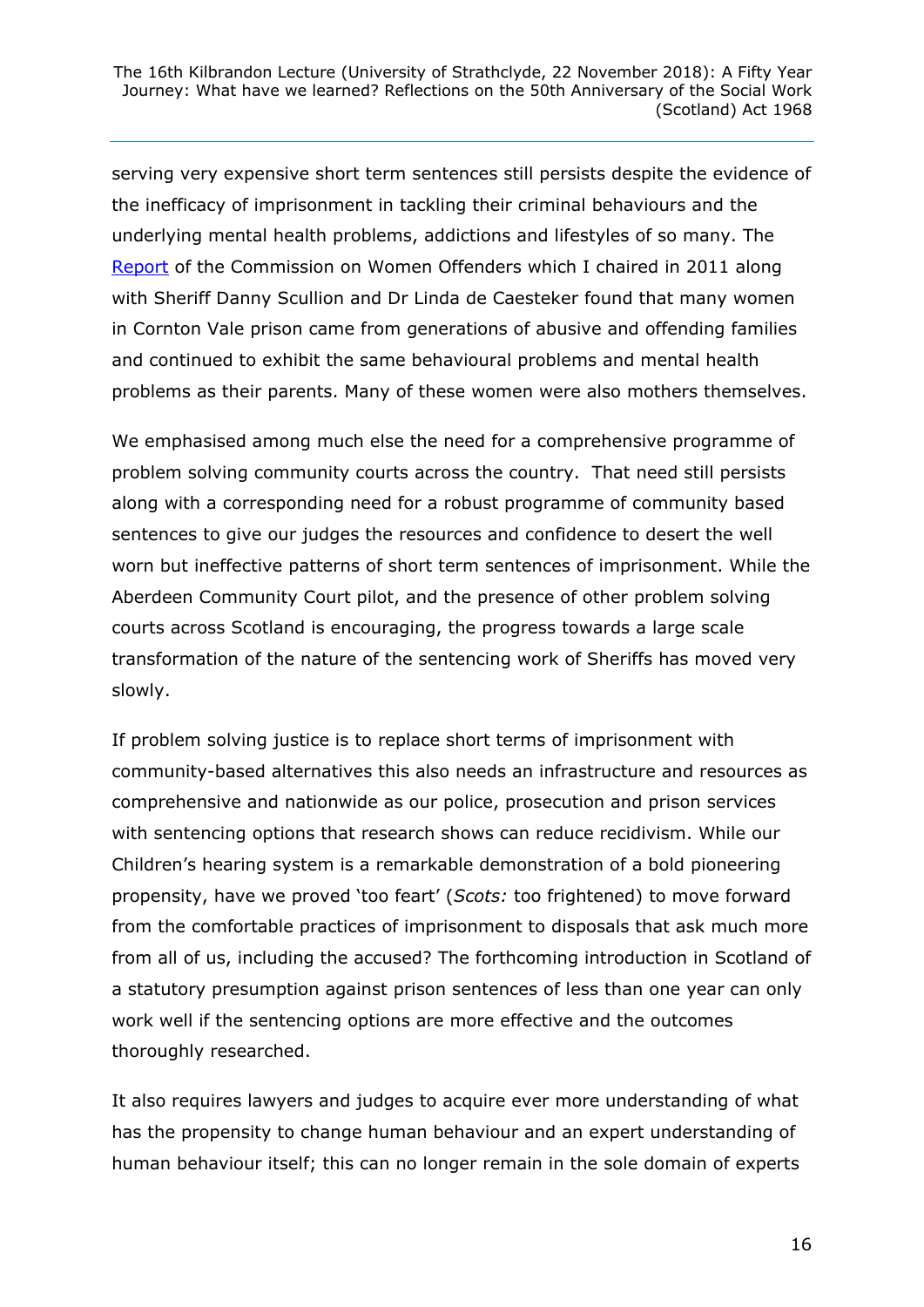and a group of enlightened judges. The Law Society of Scotland, the Scottish Prosecution College, the Judicial Training Institute and our universities must scrutinise the training provided to prospective lawyers and judges to address this need. They are the future judges who must understand intimately autonomic responses, characteristics of post-traumatic stress disorder, symptoms of mental and psychological health, the manifestation of distress and the impact of prolonged abuse and addiction. What features of sentencing have the potential to change or reduce the criminality that develops as a result of any or all of these issues? We cannot afford to rely on lawyers eventually absorbing this knowledge over years by exposure to experts, complainers and accused. This is a competence that we need to acquire long before any of us are let loose in the courts.

The time has come for us to take up the challenge set by the ingenuity of Kilbrandon's boldness and to show the Scottish system as one which is still moving forward both for our children and for the many who are yesterday's failed and troubled children. We can do this while all the while providing more effective remedies for our communities and the victims of crime.

We have been left a legacy from Kilbrandon that carries with it the expectation of a country that is confident enough in itself to challenge what we do, to be open to learning and developing what we do in the public interest from the cradle to the grave. As Maya Angelou's exhortation reminds us, we now know better so we need to up our game. So I hope we will abandon the appalling age of criminal responsibility of eight years and amend the unsatisfactory and odd political compromise of no prosecutions until after 12 years. I hope we will abolish corporal punishment of children and adopt the international standard of 18 in how we define children. And I hope we will incorporate the United Nations Convention on the Rights of the Child in the same way that the European Convention on Human Rights now permeates our domestic law.

I also hope that we will continue to be blessed with the thousands of volunteers who form the children's panels and by their actions demonstrate that this is a nation that loves its children. Love is a sort of schmaltzy word for a former state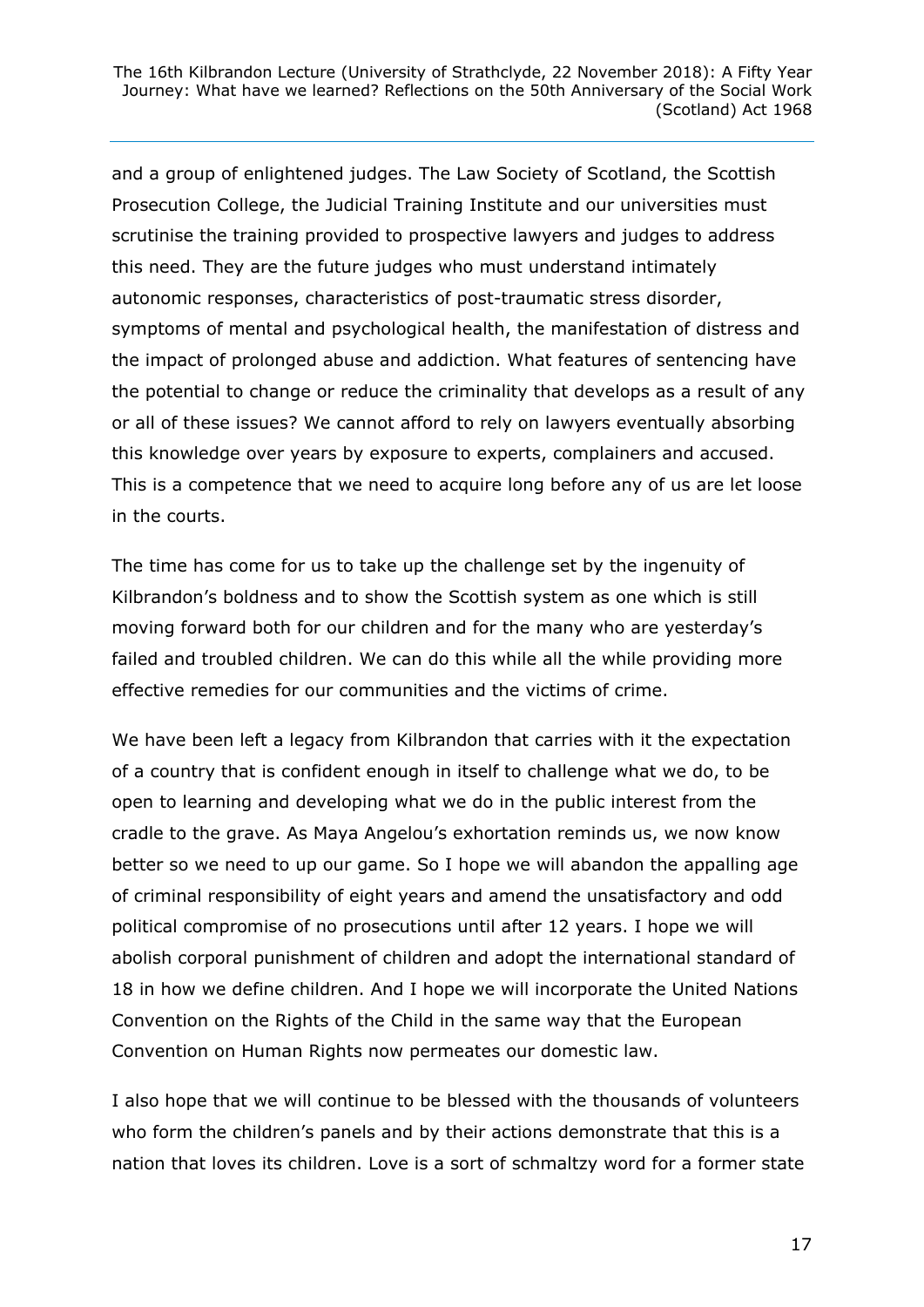prosecutor to use (at least in public) but I was delighted to listen to the First Minister, Nicola Sturgeon, remind us in her own [Kilbrandon Lecture](https://www.celcis.org/files/9115/2396/7778/2018_Vol_17_1_Kilbrandon_Lecture_Transcript.pdf) in 2017 that,

'[Love] is… the birth right of the vast majority of children in Scotland — and those who grow up without it are disinherited in ways which we can scarcely begin to imagine. So we must, and we will, make sure that the way in which we provide care for them puts love at its heart. Every young person has a right to be loved' (p. 11).

The outstanding child expert Professor Kathleen Marshall also spoke with great eloquence and persuasion in her Kilbrandon Lecture of the 'love that binds' (2009).

I have only met a few handful of Reporters over the years but their dedication and deep concern for the welfare of children has been one of the most significant manifestations of that love and a huge influence on my own professional life, so much so, that as I trailed back along the North Bridge in Edinburgh in 1984 (still in my Moon boots) towards the train back to Glasgow, I contemplated defecting from the prosecution to become a Reporter. Thankfully, Alan Finlayson and his brilliant team were spared that ordeal!

### **References**

Burns, H. (2011). *Kilbrandon's vision: healthier lives: better futures*. (The tenth Kilbrandon Lecture). Retrieved from <https://www2.gov.scot/Resource/0040/00403544.pdf>

Commission on Women Offenders (2012). *Commission on Women Offenders: Final Report 2012*. Edinburgh: Scottish Government. Retrieved from <https://www2.gov.scot/Resource/0039/00391828.pdf>

Di Rollo, A. (2018, October). Speech at conference, The Children's Hearing System 50 years on: Would Lord Kilbrandon be proud?; conference held at the University of Edinburgh.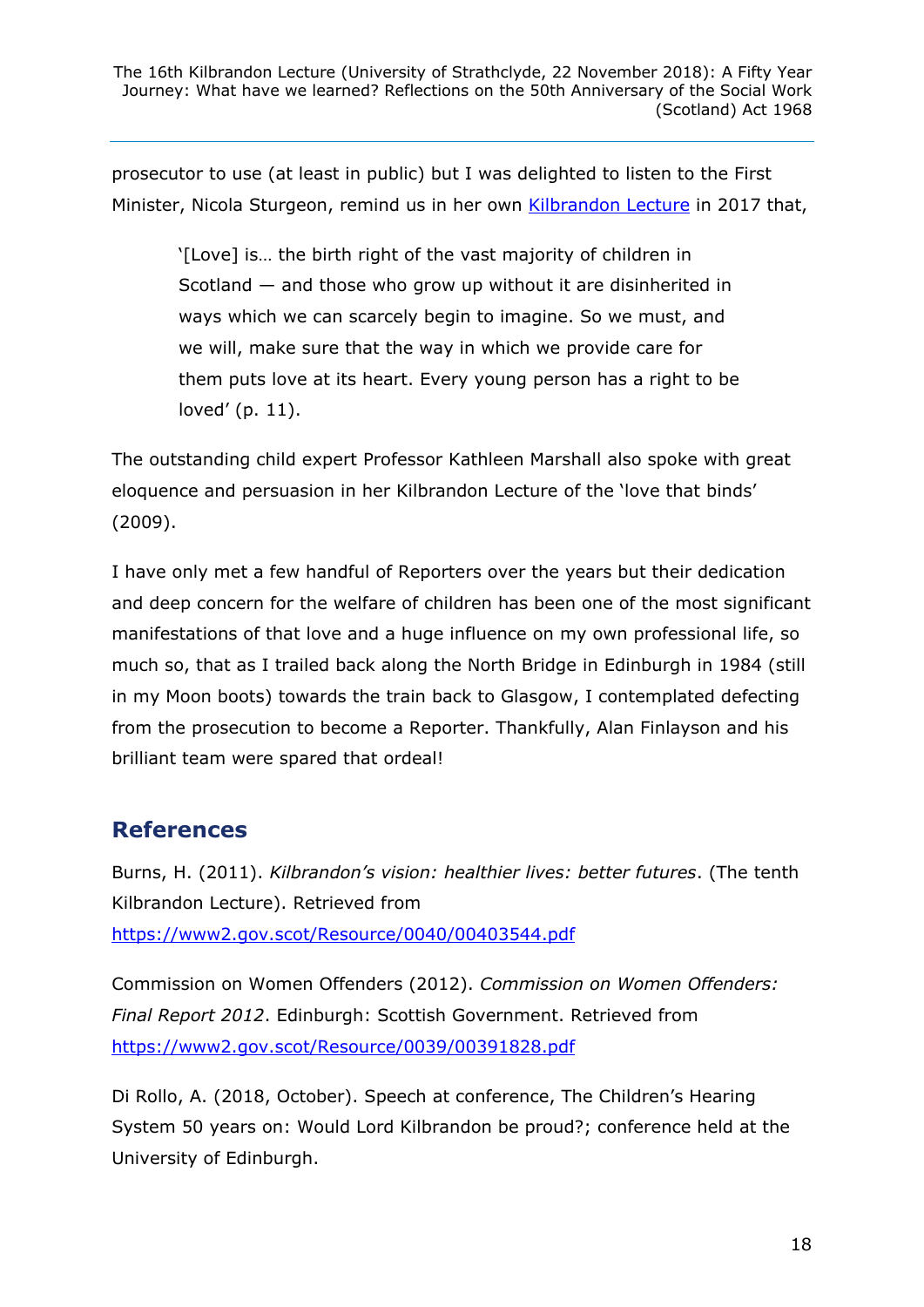Hope, D. (2015). Remembering Lord Kilbrandon. *Scottish Journal of Residential Child Care*, *14*(1), 1-13. Retrieved from https://www.celcis.org/knowledgebank/search-bank/journal/scottish-journal-residential-child-care-vol-14-no-1/

McGarvey, D. (2017). *Poverty safari*. Edinburgh: Luath Press.

Marshall, K. (2009). Children's Hearings and the love that binds: Reflections on community, discipline and exile. Retrieved from

[https://www.strath.ac.uk/humanities/schoolofsocialworksocialpolicy/thekilbrando](https://www.strath.ac.uk/humanities/schoolofsocialworksocialpolicy/thekilbrandonlectures/) [nlectures/](https://www.strath.ac.uk/humanities/schoolofsocialworksocialpolicy/thekilbrandonlectures/)

Porter, R., Welch, V., & Mitchell, F. (2016). *Role of solicitors in the Children's Hearings System. A study commissioned by the Scottish Legal Aid Board.* Glasgow: CELCIS. Retrieved from

[https://www.celcis.org/files/8514/7576/7298/CELCIS-](https://www.celcis.org/files/8514/7576/7298/CELCIS-The_role_of_the_solicitor_in_the_Childrens_Hearing_System_-_2016.pdf)

The role of the solicitor in the Childrens Hearing System - 2016.pdf

Scottish Government (25th September 2018). Recorded crime in Scotland, 2017- 18. Retrieved from https://news.gov.scot/news/recorded-crime-in-scotland-2017-18

Stone, F.H. (1995). *Children's hearings*. (The 1995 Kilbrandon Child Care Lecture). Retrieved from<https://www2.gov.scot/Resource/0040/00403536.pdf>

Sturgeon, N. (2018). The 15<sup>th</sup> Kilbrandon Lecture (University of Strathclyde, 23 November 2017), *Scottish Journal of Residential Child Care 17*:1. Glasgow: CELCIS. Retrieved from:

https://www.celcis.org/files/9115/2396/7778/2018 Vol\_17\_1\_Kilbrandon\_Lectu [re\\_Transcript.pdf](https://www.celcis.org/files/9115/2396/7778/2018_Vol_17_1_Kilbrandon_Lecture_Transcript.pdf)

Vaswani, N., Lightowler, C., & Dyer, F. (2018). *What is youth justice? Reflections on the 1968 Act*. Edinburgh: Social Work Scotland.

Woods, R., Henderson, G., Kurlus, I., Proudfoot, P., Hobbs, N. & Lamb, D. (2018). *Complexity in the lives of looked after children and their families in Scotland from 2003 to 2016*. Stirling: SCRA. Retrieved from